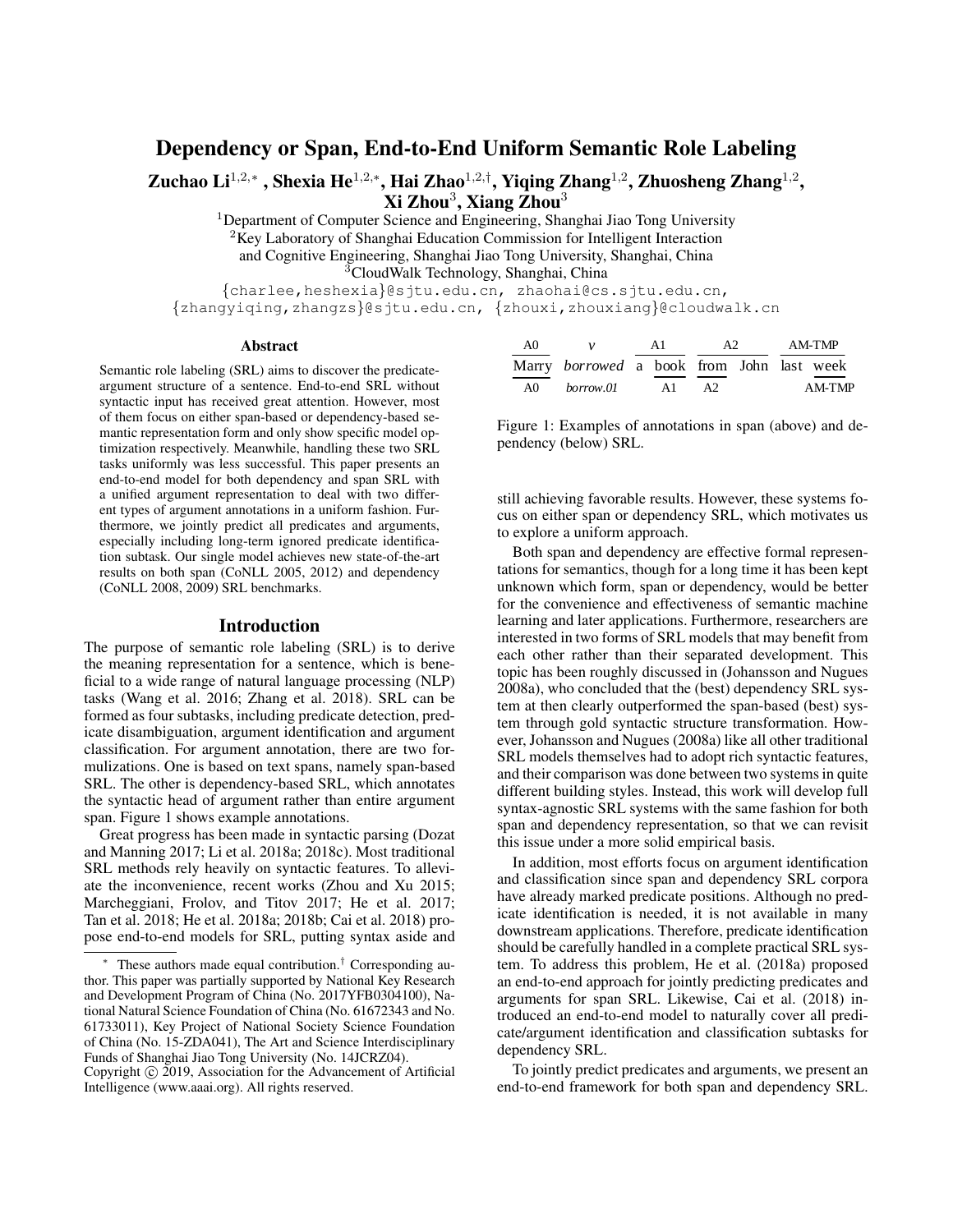|      | Span (CoNLL 2005) |           |           |                | Dependency (CoNLL 2009) |             |                        |     |           |               |                    |
|------|-------------------|-----------|-----------|----------------|-------------------------|-------------|------------------------|-----|-----------|---------------|--------------------|
| Time | System            | SА        | <b>ST</b> | Method         | $F_1$                   | <b>Time</b> | System                 | SА  | <b>ST</b> | Method        | $\boldsymbol{F}_1$ |
| 2008 | Punyakanok et al. | $^{+}$    |           | ILP            | 76.3                    | 2009        | Zhao et al.            | $+$ |           | МE            | 86.2               |
| 2008 | Toutanova et al.  | $\ddot{}$ |           | DP             | 79.7                    | 2010        | Björkelund et al.      | $+$ |           | global        | 86.9               |
| 2015 | FitzGerald et al. | $^{+}$    |           | structured     | 79.4                    |             |                        | $+$ |           | structured    | 87.3               |
| 2015 | Zhou and Xu       |           | $+$       | deep BiLSTM    | 82.8                    |             |                        |     |           |               |                    |
|      |                   |           |           |                |                         | 2016        | Roth and Lapata        | $+$ |           | PathLSTM      | 87.7               |
| 2017 | He et al.         |           | $+$       | highway BiLSTM | 83.1                    | 2017        | Marcheggiani et al.    |     | $+$       | <b>BiLSTM</b> | 87.7               |
|      |                   |           |           |                |                         | 2017        | Marcheggiani and Titov | $+$ | $+$       | <b>GCNs</b>   | 88.0               |
| 2018 | Tan et al.        |           | $+$       | self-attention | 84.8                    | 2018        | He et al. $(b)$        | $+$ | $^{+}$    | ELMo          | 89.5               |
| 2018 | Strubell et al.   | $+$       |           | self-attention | 83.9                    | 2018        | Cai et al.             |     |           | biaffine      | 89.6               |
| 2018 | He et al. $(a)$   |           |           | ELMo           | 87.4                    | 2018        | Li et al.              | $+$ | $+$       | ELMo          | 89.8               |
|      | This work         |           |           | ELMo+biaffine  | 87.7                    |             |                        |     |           | ELMo+biaffine | 90.4               |

Table 1: A chronicle of related work for span and dependency SRL. SA represents syntax-aware system (no + indicates syntaxagnostic system) and ST indicates sequence tagging model.  $F_1$  is the result of single model on official test set.

Our model extends the span SRL model of He et al. (2018a), directly regarding all words in a sentence as possible predicates, considering all spans or words as potential arguments and learning distributions over possible predicates. However, we differ by (1) introducing unified argument representation to handle two different types of SRL tasks, and (2) employing biaffine scorer to make decisions for predicateargument relationship.

The proposed models are evaluated on span SRL datasets: CoNLL 2005 and 2012 data, as well as the dependency SRL dataset of CoNLL 2008 and 2009 shared tasks. For span SRL, our single model outperforms the previous best results by  $0.3\%$  and  $0.5\%$  F<sub>1</sub>-score on CoNLL 2005 and 2012 test sets respectively. For dependency SRL, we achieve new state-of-the-art of  $85.3\%$   $F_1$  and  $90.4\%$   $F_1$  on CoNLL 2008 and 2009 benchmarks respectively.

#### Background

SRL is pioneered by Gildea and Jurafsky (2002), which uses the PropBank conventions (Palmer, Gildea, and Kingsbury 2005). Conventionally, span SRL consists of two subtasks, argument identification and classification. The former identifies the arguments of a predicate, and the latter assigns them semantic role labels, namely, determining the relation between arguments and predicates. The PropBank defines a set of semantic roles to label arguments, falling into two categories: *core* and *non-core* roles. The core roles (A0-A5 and AA) indicate different semantics in predicate-argument structure, while the non-core roles are modifiers (AM-*adj*) where *adj* specifies the adjunct type, such as temporal (AM-TMP) and locative (AM-LOC) adjuncts. For example shown in Figure 1, A0 is a proto-agent, representing the *borrower*.

Slightly different from span SRL in argument annotation, dependency SRL labels the syntactic heads of arguments rather than phrasal arguments, which was popularized by  $CoNLL-2008$  and  $CoNLL-2009$  shared tasks<sup>1</sup> (Surdeanu et

al.  $2008$ ; Hajič et al.  $2009$ ). Furthermore, when no predicate is given, two other indispensable subtasks of dependency SRL are predicate identification and disambiguation. One is to identify all predicates in a sentence, and the other is to determine the senses of predicates. As the example shown in Figure 1, *01* indicates the first sense from the PropBank sense repository for predicate *borrowed* in the sentence.

# Related Work

The traditional approaches on SRL were mostly about designing hand-crafted feature templates and then employ linear classifiers such as (Pradhan et al. 2005; Punyakanok, Roth, and Yih 2008; Zhao et al. 2009). Even though neural models were introduced, early work still paid more attention on syntactic features. For example, FitzGerald et al. (2015) integrated syntactic information into neural networks with embedded lexicalized features, while Roth and Lapata (2016) embedded syntactic dependency paths between predicates and arguments. Similarly, Marcheggiani and Titov (2017) leveraged the graph convolutional network to encode syntax for dependency SRL. Recently, Strubell et al. (2018) presented a multi-task neural model to incorporate auxiliary syntactic information for SRL, Li et al. (2018b) adopted several kinds of syntactic encoder for syntax encoding while He et al. (2018b) used syntactic tree for argument pruning.

However, using syntax may be quite inconvenient sometimes, recent studies thus have attempted to build SRL systems without or with little syntactic guideline. Zhou and Xu (2015) proposed the first syntax-agnostic model for span SRL using LSTM sequence labeling, while He et al. (2017) further enhanced their model using highway bidirectional LSTMs with constrained decoding. Later, Tan et al. (2018) presented a deep attentional neural network for applying self-attention to span SRL task. Likewise for dependency

 $1$ CoNLL-2008 is an English-only task, while CoNLL-2009 ex-

tends to a multilingual one. Their main difference is that predicates have been beforehand indicated for the latter. Or rather, CoNLL-2009 does not need predicate identification, but it is an indispensable subtask for CoNLL-2008.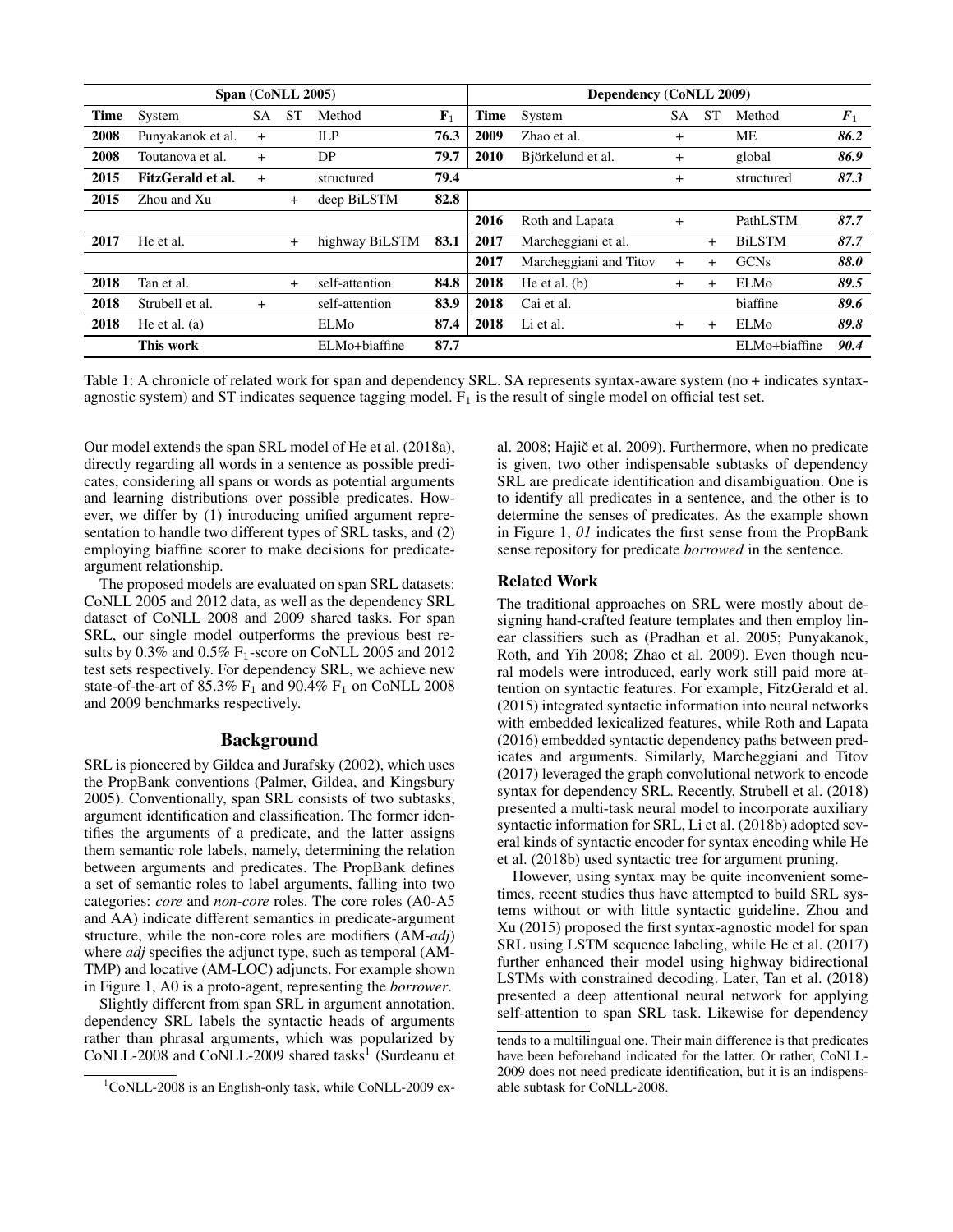SRL, Marcheggiani, Frolov, and Titov (2017) proposed a syntax-agnostic model with effective word representation and obtained favorable results. Cai et al. (2018) built a full end-to-end model with biaffine attention and outperformed the previous state-of-the-art.

More recently, joint predicting both predicates and arguments has attracted extensive interest on account of the importance of predicate identification, including (He et al. 2017; Strubell et al. 2018; He et al. 2018a; Cai et al. 2018) and this work. In our preliminary experiments, we tried to integrate the self-attention into our model, but it does not provide any significant performance gain on span or dependency SRL, which is not consistent with the conclusion in (Tan et al. 2018) and lets us exclude it from this work.

Generally, the above work is summarized in Table 1. Considering motivation, our work is most closely related to the work of FitzGerald et al. (2015), which also tackles span and dependency SRL in a uniform fashion. The essential difference is that their model employs the syntactic features and takes pre-identified predicates as inputs, while our model puts syntax aside and jointly learns and predicts predicates and arguments.

# Uniform End-to-End Model

# **Overview**

Given a sentence  $s = w_1, w_2, \dots, w_n$ , we attempt to predict a set of predicate-argument-relation tuples  $\mathcal{Y} \in \mathcal{P} \times \mathcal{A} \times \mathcal{R}$ , where  $P = \{w_1, w_2, ..., w_n\}$  is the set of all possible predicate tokens,  $\mathcal{A} = \{(w_i, \dots, w_j) | 1 \le i \le j \le n\}$  includes all the candidate argument spans or dependencies<sup>2</sup>, and  $\mathcal{R}$ is the set of the semantic roles. To simplify the task, we introduce a null label  $\epsilon$  to indicate no relation between arbitrary predicate-argument pair following He et al. (2018a). As shown in Figure 2, our uniform SRL model includes four main modules:

• token representation component to build token representation  $x_i$  from word  $w_i$ ,

• a BiHLSTM encoder that directly takes sequential inputs,

• predicate and argument representation module to learn candidate representations,

• a biaffine scorer which takes the candidate representations as input and predicts semantic roles.

#### Token Representation

We follow the bi-directional LSTM-CNN architecture (Chiu and Nichols 2016), where convolutional neural networks (CNNs) encode characters inside a word  $w$  into characterlevel representation  $w_{char}$  then concatenated with its wordlevel  $w_{word}$  into context-independent representation. To further enhance the word representation, we leverage an external representation  $w_{elmo}$  from pretrained ELMo (Embeddings from Language Models) layers according to Peters et al. (2018). Eventually, the resulting token representation is concatenated as

$$
x = [w_{char}, w_{word}, w_{elmo}].
$$

#### Deep Encoder

The encoder in our model adopts the bidirectional LSTM with highway connections (BiHLSTM) to contextualize the representation into task-specific representation:  $x_i^c \in X^c$ :  $X^c = BiH LSTM({x_i})$ , where the gated highway connections is used to alleviate the vanishing gradient problem when training very deep BiLSTMs.

# Predicate and Argument Representation

We employ contextualized representations for all candidate arguments and predicates. As referred in (Dozat and Manning 2017), applying a multi-layer perceptron (MLP) to the recurrent output states before the classifier has the advantage of stripping away irrelevant information for the current decision. Therefore, to distinguish the currently considered predicate from its candidate arguments in SRL context, we add an MLP layer to contextualized representations for argument  $g^a$  and predicate  $g^p$  candidates specific representations respectively with ReLU (Nair and Hinton 2010) as its activation function:

$$
g^{a} = ReLU(\mathbf{MLP}_{a}(X^{c}))
$$

$$
g^{p} = ReLU(\mathbf{MLP}_{p}(X^{c}))
$$

To perform uniform SRL, we introduce unified argument representation. For dependency SRL, we assume single word argument span by limiting the length of candidate argument to be 1, so our model uses the  $g^a$  as the final argument representation  $g_f^a$  directly. While for span SRL, we utilize the approach of span representation from Lee et al. (2017). Each candidate span representation  $g_f^a$  is built by

$$
g_f^a = [g_{\text{STAT}}^a, g_{\text{END}}^a, h_\lambda, size(\lambda)],
$$

where  $g_{START}^a$  and  $g_{END}^a$  are boundary representations,  $\lambda$ indicates a span,  $size(\lambda)$  is a feature vector encoding the size of span, and  $h_{\lambda}$  is the specific notion of headedness which is learned by attention mechanism (Bahdanau, Cho, and Bengio 2014) over words in each span (where  $t$  is the position inside span) as follows :

$$
\begin{aligned} \mu_t^a &= \mathbf{w}_{attn} \cdot \mathbf{MLP}_{attn}(g_t^a) \\ \nu_t &= \frac{\exp(\mu_t^a)}{\sum_{k=START}^{END}\exp(\mu_k^a)} \\ h_\lambda &= \sum_{t=START}^{END} \nu_t \cdot g_t^a \end{aligned}
$$

#### **Scorers**

For predicate and arguments, we introduce two unary scores on their candidates:

$$
\phi_p = \mathbf{w}_p \mathbf{MLP}_p^s(g^p),
$$
  

$$
\phi_a = \mathbf{w}_a \mathbf{MLP}_a^s(g_f^a).
$$

For semantic role, we adopt a relation scorer with biaffine attention (Dozat and Manning 2017):

$$
\Phi_r(p, a) = \text{Biaffine}(g^p, g_f^a)
$$
  
= 
$$
\{g_t^p\}^T \mathbf{W}_1 g_f^a
$$
 (1)

$$
+\mathbf{W}_2^T(g_t^p \oplus g_f^a) + \mathbf{b}
$$
 (2)

<sup>&</sup>lt;sup>2</sup>When  $i=j$ , it means span degrades to dependency.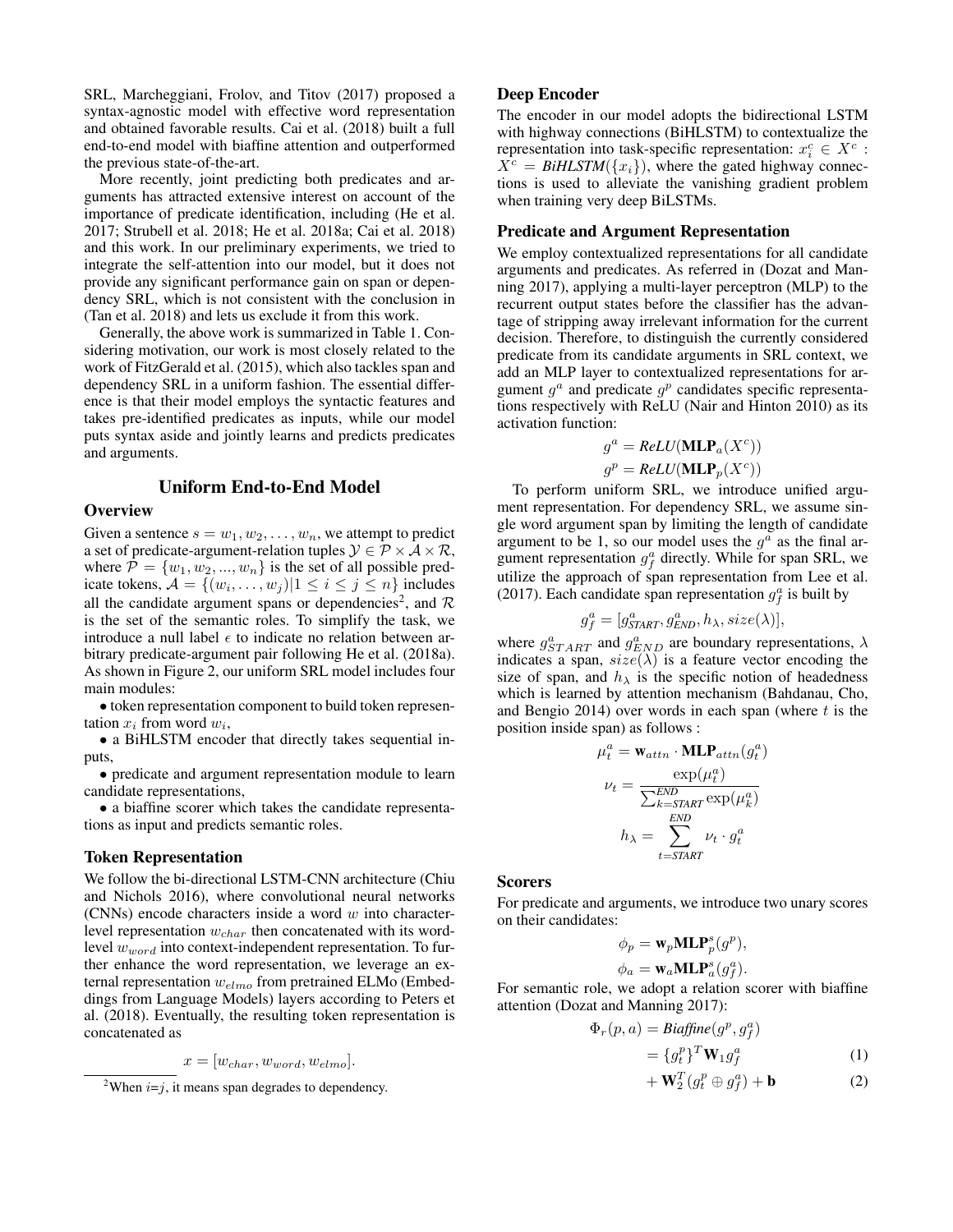

Figure 2: The framework of our end-to-end model for uniform SRL.

where  $W_1$  and  $W_2$  respectively denote the weight matrix of the bi-linear and the linear terms and b is the bias item.

The biaffine scorer differs from feed-forward networks scorer in bilinear transformation. Since SRL can be regarded as a classification task, the distribution of classes is uneven and the problem comes worse after the null labels are introduced. The output layer of the model normally includes a bias term designed to capture the prior probability of each class, with the rest of the model focusing on learning the likelihood of every classes occurring in data. The biaffine attention as Dozat and Manning (2017) in our model directly assigns a score for each specific semantic role and would be helpful for semantic role prediction. Actually, (He et al., 2018a) used a scorer as Equation (2), which is only a part of our scorer including both Equations (1) and (2). Therefore, our scorer would be more informative than previous models such as (He et al. 2018a).

#### Training Objective

The model is trained to optimize the probability  $P_{\theta}(\hat{y}|s)$  of the predicate-argument-relation tuples  $\hat{y}_{(p,a,r)} \in \mathcal{Y}$  given the sentence s, which can be factorized as:

$$
P_{\theta}(y|s) = \prod_{p \in \mathcal{P}, a \in \mathcal{A}, r \in \mathcal{R}} P_{\theta}(y_{(p,a,r)}|s)
$$
  
= 
$$
\prod_{p \in \mathcal{P}, a \in \mathcal{A}, r \in \mathcal{R}} \frac{\phi(p,a,r)}{\sum_{\hat{r} \in \mathcal{R}} \phi(p,a,\hat{r})}
$$

where  $\theta$  represents the model parameters, and  $\phi(p, a, r)$  =  $\phi_p + \phi_a + \Phi_r(p, a)$ , is the score for the predicate-argumentrelation tuple, including predicate score  $\phi_p$ , argument score  $\phi_a$  and relation score  $\Phi_r(p, a)$ .

Our model adopts a biaffine scorer for semantic role label prediction, which is implemented as cross-entropy loss. Moreover, our model is trained to minimize the negative likehood of the golden structure y:  $\mathcal{J}(s) = -\log P_{\theta}(y|s)$ . The score of null labels are enforced into  $\phi(p, a, \epsilon) = 0$ . For predicates and arguments prediction, we train separated scorers ( $\phi_p$  and  $\phi_a$ ) in parallel fed to the biaffine scorer for predicate and argument predication respectively, which helps to reduce the chance of error propagation.

### Candidates Pruning

The number of candidate arguments for a sentence of length  $n$  is  $O(n^2)$  for span SRL, and  $O(n)$  for dependency. As the model deals with  $O(n)$  possible predicates, the computational complexity is  $O(n^3 \cdot |\mathcal{R}|)$  for span,  $O(n^2 \cdot |\mathcal{R}|)$  for dependency, which is too computationally expensive.

To address this issue, we attempt to prune candidates using two beams for storing the candidate arguments and predicates with size  $\beta_p n$  and  $\beta_a n$  inspired by He et al. (2018a), where  $\beta_p$  and  $\beta_a$  are two manually setting thresholds. First, the predicate and argument candidates are ranked according to their predicted score ( $\phi_p$  and  $\phi_a$ ) respectively, and then we reduce the predicate and argument candidates with defined beams. Finally, we take the candidates from the beams to participate the label prediction. Such pruning will reduce the overall number of candidate tuples to  $O(n^2 \cdot |\mathcal{R}|)$  for both types of tasks. Furthermore, for span SRL, we set the maximum length of candidate arguments to  $\mathcal{L}$ , which may decrease the number of candidate arguments to  $O(n)$ .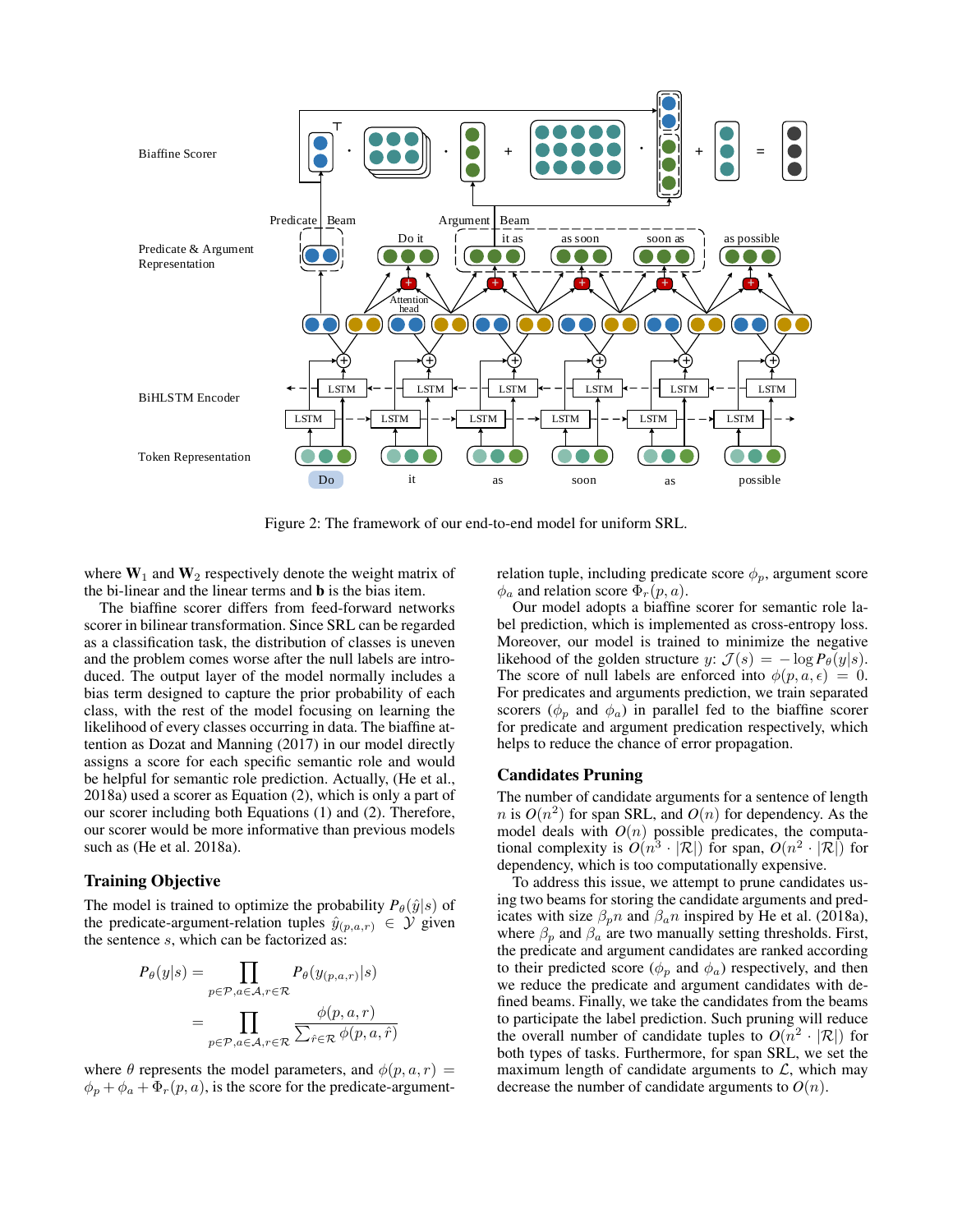| End-to-End                    | CoNLL-2005 WSJ |      |                | CoNLL-2005 Brown |      |             | CoNLL-2012 (OntoNotes) |      |             |
|-------------------------------|----------------|------|----------------|------------------|------|-------------|------------------------|------|-------------|
|                               | P              | R    | F <sub>1</sub> | P                | R    | ${\rm F}_1$ | P                      | R    | ${\rm F}_1$ |
| He et al. $(2017)$ (Single)   | 80.2           | 82.3 | 81.2           | 67.6             | 69.6 | 68.5        | 78.6                   | 75.1 | 76.8        |
| Strubell et al. (2018)        | 83.7           | 83.7 | 83.7           | 72.6             | 69.7 | 71.1        | 80.7                   | 79.1 | 79.9        |
| He et al. $(2018a)$           | 84.8           | 87.2 | 86.0           | 73.9             | 78.4 | 76.1        | 81.9                   | 84.0 | 82.9        |
| <b>Ours</b> (Single)          | 85.2           | 87.5 | 86.3           | 74.7             | 78.1 | 76.4        | 84.9                   | 81.4 | 83.1        |
| He et al. $(2017)$ (Ensemble) | 82.0           | 83.4 | 82.7           | 69.7             | 70.5 | 70.1        | 80.2                   | 76.6 | 78.4        |

Table 2: End-to-end span SRL results on CoNLL-2005 and CoNLL-2012 data, compared with previous systems in terms of precision (P), recall (R), F1-score. The CoNLL-2005 contains two test sets: WSJ (in-domain) and Brown (out-of-domain).

| <b>Systems</b>     |      | WSJ  |       | <b>Brown</b> |      |             |  |
|--------------------|------|------|-------|--------------|------|-------------|--|
|                    | P    | R    |       |              | R    | ${\rm F}_1$ |  |
| J & N (2008b)      |      |      | 81.75 |              |      | 69.06       |  |
| Zhao et al. (2009) |      |      | 82.1  |              |      |             |  |
| Zhao et al. (2013) |      |      | 82.5  |              |      |             |  |
| He et al. (2018b)  | 83.9 | 82.7 | 83.3  |              |      |             |  |
| Cai et al. (2018)  | 84.7 | 85.2 | 85.0  |              |      | 72.5        |  |
| Ours               | 84.5 | 86.1 | 85.3  | 74.6         | 73.8 | 74.2        |  |

Table 3: Dependency SRL results on CoNLL-2008 test sets.

#### SRL Constraints

According to PropBank semantic convention, predicateargument structure has to follow a few of global constraints (Punyakanok, Roth, and Yih 2008; He et al. 2017), we thus incorporate constraints on the output structure with a dynamic programing decoder during inference. These constraints are described as follows:

• Unique core roles (U): Each core role (A0-A5, AA) should appear at most once for each predicate.

• Continuation roles (C): A continuation role C-X can exist only when its base role X is realized before it.

• Reference roles (R): A reference role R-X can exist only when its base role X is realized (not necessarily before R-X).

• Non-overlapping (O): The semantic arguments for the same predicate do not overlap in span SRL.

As C and R constraints lead to worse performance in our models from our preliminary experiments, we only enforce U and O constraints on span SRL and U constraints on dependency SRL<sup>3</sup>.

#### Experiments

Our models<sup>4</sup> are evaluated on two PropBank-style SRL tasks: span and dependency. For span SRL, we test model on the common span SRL datasets from CoNLL-2005 (Carreras and Marquez 2005) and CoNLL-2012 (Pradhan et al. ` 2013) shared tasks. For dependency SRL, we experiment on CoNLL 2008 (Surdeanu et al. 2008) and 2009 (Hajič et al.

2009) benchmarks. As for the predicate disambiguation in dependency SRL task, we follow the previous work (Roth and Lapata 2016).

We consider two SRL setups: *end-to-end* and *preidentified predicates*. For the former setup, our system jointly predicts all the predicates and their arguments in one shot, which turns into CoNLL-2008 setting for dependency SRL. In order to compare with previous models, we also report results with *pre-identified predicates*, where predicates have been beforehand identified in corpora. Therefore, the experimental results fall into two categories: end-to-end results and results with pre-identified predicates.

#### **Datasets**

CoNLL 2005 and 2012 The CoNLL-2005 shared task focused on verbal predicates only for English. The CoNLL-2005 dataset takes section 2-21 of Wall Street Journal (WSJ) data as training set, and section 24 as development set. The test set consists of section 23 of WSJ for in-domain evaluation together with 3 sections from Brown corpus for out-ofdomain evaluation. The larger CoNLL-2012 dataset is extracted from OntoNotes v5.0 corpus, which contains both verbal and nominal predicates.

CoNLL 2008 and 2009 CoNLL-2008 and the English part of CoNLL-2009 shared tasks use the same English corpus, which merges two treebanks, PropBank and NomBank. NomBank is a complement to PropBank with similar semantic convention for nominal predicate-argument structure annotation. Besides, the training, development and test splits of English data are identical to that of CoNLL-2005.

### Setup

Hyperparameters In our experiments, the word embeddings are 300-dimensional GloVe vectors (Pennington, Socher, and Manning 2014). The character representations with dimension 8 randomly initialized. In the character CNN, the convolutions have window sizes of 3, 4, and 5, each consisting of 50 filters. Moreover, we use 3 stacked bidirectional LSTMs with 200 dimensional hidden states. The outputs of BiLSTM employs two 300-dimensional MLP layers with the ReLU as activation function. Besides, we use two 150-dimensional hidden MLP layers with ReLU to score predicates and arguments respectively. For candidates pruning, we follow the settings of He et al. (2018a), modeling spans up to length  $\mathcal{L} = 30$  for span SRL and  $\mathcal{L} = 1$  for

<sup>&</sup>lt;sup>3</sup>O constraint will be automatically satisfied for dependency, as it may be regarded as length 1 sized span.

<sup>4</sup>Our code is available here: https://github.com/ bcmi220/unisrl.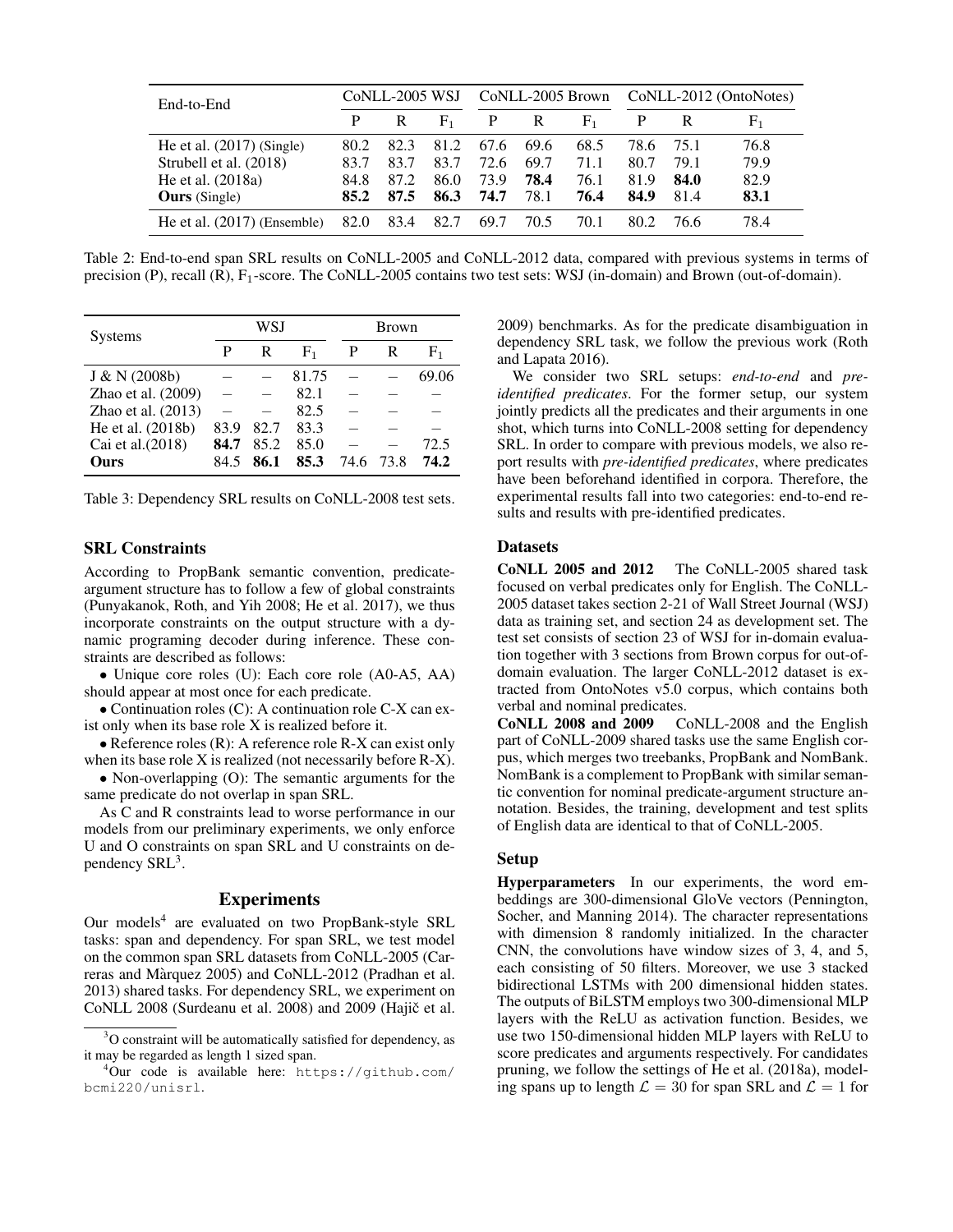| System   |                                 |      |      | CoNLL-2005 WSJ<br>CoNLL-2005 Brown |                          |              |       | CoNLL-2012 (OntoNotes) |      |       |
|----------|---------------------------------|------|------|------------------------------------|--------------------------|--------------|-------|------------------------|------|-------|
|          |                                 | P    | R    | $F_1$                              | P                        | $\mathbb{R}$ | $F_1$ | P                      | R    | $F_1$ |
|          | Pradhan et al. (2013) (Revised) |      |      |                                    |                          |              |       | 78.5                   | 76.6 | 77.5  |
|          | Zhou and $Xu(2015)$             | 82.9 | 82.8 | 82.8                               | 70.7                     | 68.2         | 69.4  |                        |      | 81.3  |
|          | He et al. $(2017)$              | 83.1 | 83.0 | 83.1                               | 72.9                     | 71.4         | 72.1  | 81.7                   | 81.6 | 81.7  |
|          | Tan et al. (2018)               | 84.5 | 85.2 | 84.8                               | 73.5                     | 74.6         | 74.1  | 81.9                   | 83.6 | 82.7  |
|          | Peters et al. $(2018)$          |      |      |                                    |                          |              |       |                        |      | 84.6  |
| Single   | Strubell et al. (2018)          | 83.9 | 83.9 | 83.9                               | 73.3                     | 71.8         | 72.5  |                        |      |       |
|          | He et al. (2018a)               |      |      | 87.4                               |                          |              | 80.4  |                        |      | 85.5  |
|          | <b>Ours</b>                     | 87.9 | 87.5 | 87.7                               | 80.6                     | 80.4         | 80.5  | 85.7                   | 86.3 | 86.0  |
|          | Punyakanok et al. (2008)        | 82.3 | 76.8 | 79.4                               | 73.4                     | 62.9         | 67.8  |                        |      |       |
| Ensemble | Toutanova et al. (2008)         | 81.9 | 78.8 | 80.3                               | $\overline{\phantom{0}}$ |              | 68.8  |                        |      |       |
|          | FitzGerald et al. (2015)        | 82.5 | 78.2 | 80.3                               | 74.5                     | 70.0         | 72.2  | 81.2                   | 79.0 | 80.1  |
|          | He et al. (2017)                | 85.0 | 84.3 | 84.6                               | 74.9                     | 72.4         | 73.6  | 83.5                   | 83.3 | 83.4  |
|          | Tan et al. (2018)               | 85.9 | 86.3 | 86.1                               | 74.6                     | 75.0         | 74.8  | 83.3                   | 84.5 | 83.9  |

Table 4: Span SRL results with pre-identified predicates on CoNLL-2005 and CoNLL-2012 test sets.

dependency SRL, using  $\beta_p = 0.4$  for pruning predicates and  $\beta_a = 0.8$  for pruning arguments.

Training Details During training, we use the categorical cross-entropy as objective, with Adam optimizer (Kingma and Ba 2015) initial learning rate 0.001. We apply 0.5 dropout to the word embeddings and character CNN outputs and 0.2 dropout to all hidden layers and feature embeddings. In the LSTMs, we employ variational dropout masks that are shared across timesteps (Gal and Ghahramani 2016), with 0.4 dropout rate. All models are trained for up to 600 epochs with batch size 40 on a single NVIDIA GeForce GTX 1080Ti GPU, which occupies 8 GB graphic memory and takes 12 to 36 hours.

### End-to-end Results

We present all results using the official evaluation script from the CoNLL-2005 and CoNLL-2009 shared tasks, and compare our model with previous state-of-the-art models.

Span SRL Table 2 shows results on CoNLL-2005 indomain (WSJ) and out-of-domain (Brown) test sets, as well as the CoNLL-2012 test set (OntoNotes). The upper part of table presents results from single models. Our model outperforms the previous models with absolute improvements in  $F_1$ -score of 0.3% on CoNLL-2005 benchmark. Besides, our single model performs even much better than all previous ensemble systems.

Dependency SRL Table 3 presents the results on CoNLL-2008. J & N (2008b) (Johansson and Nugues 2008b) was the highest ranked system in CoNLL-2008 shared task. We obtain comparable results with the recent state-of-the-art method (Cai et al. 2018), and our model surpasses the model (He et al. 2018b) by 2% in  $F_1$ -score.

### Results with Pre-identified Predicates

To compare with to previous systems with pre-identified predicates, we report results from our models as well.

Span SRL Table 4 shows that our model outperforms all published systems, even the ensemble model (Tan et al. 2018), achieving the best results of 87.7%, 80.5% and 86.0% in  $F_1$ -score respectively.

Dependency SRL Table 5 compares the results of dependency SRL on CoNLL-2009 English data. Our single model gives a new state-of-the-art result of  $90.4\%$  F<sub>1</sub> on WSJ. For Brown data, the proposed syntax-agnostic model yields a performance gain of  $1.7\%$   $F_1$  over the syntax-aware model (Li et al. 2018b).

# Ablation

To investigate the contributions of ELMo representations and biaffine scorer in our end-to-end model, we conduct a series of ablation studies on the CoNLL-2005 and CoNLL-2008 WSJ test sets, unless otherwise stated.

Table 6 compares  $F_1$  scores of He et al. (2018a) and our model without ELMo representations. We observe that effect of ELMo is somewhat surprising, where removal of the ELMo dramatically declines the performance by 3.3-  $3.5$  F<sub>1</sub> on CoNLL-2005 WSJ. However, our model gives quite stable performance for dependency SRL regardless of whether ELMo is concatenated or not. The results indicate that ELMo is more beneficial to span SRL.

In order to better understand how the biaffine scorer influences our model performance, we train our model with different scoring functions. To ensure a fair comparison with the model (He et al. 2018a), we replace the biaffine scorer with their scoring functions implemented with feed-forward networks, and the results of removing biaffine scorer are also presented in Table 6. We can see  $0.5\%$  and  $1.6\%$  F<sub>1</sub> performance degradation on CoNLL 2005 and 2008 WSJ respectively. The comparison shows that the biaffine scorer is more effective for scoring the relations between predicates and arguments. Furthermore, these results show that biaffine attention mechanism is applicable to span SRL.

### Dependency or Span?

It is very hard to say which style of semantic formal representation, dependency or span, would be more convenient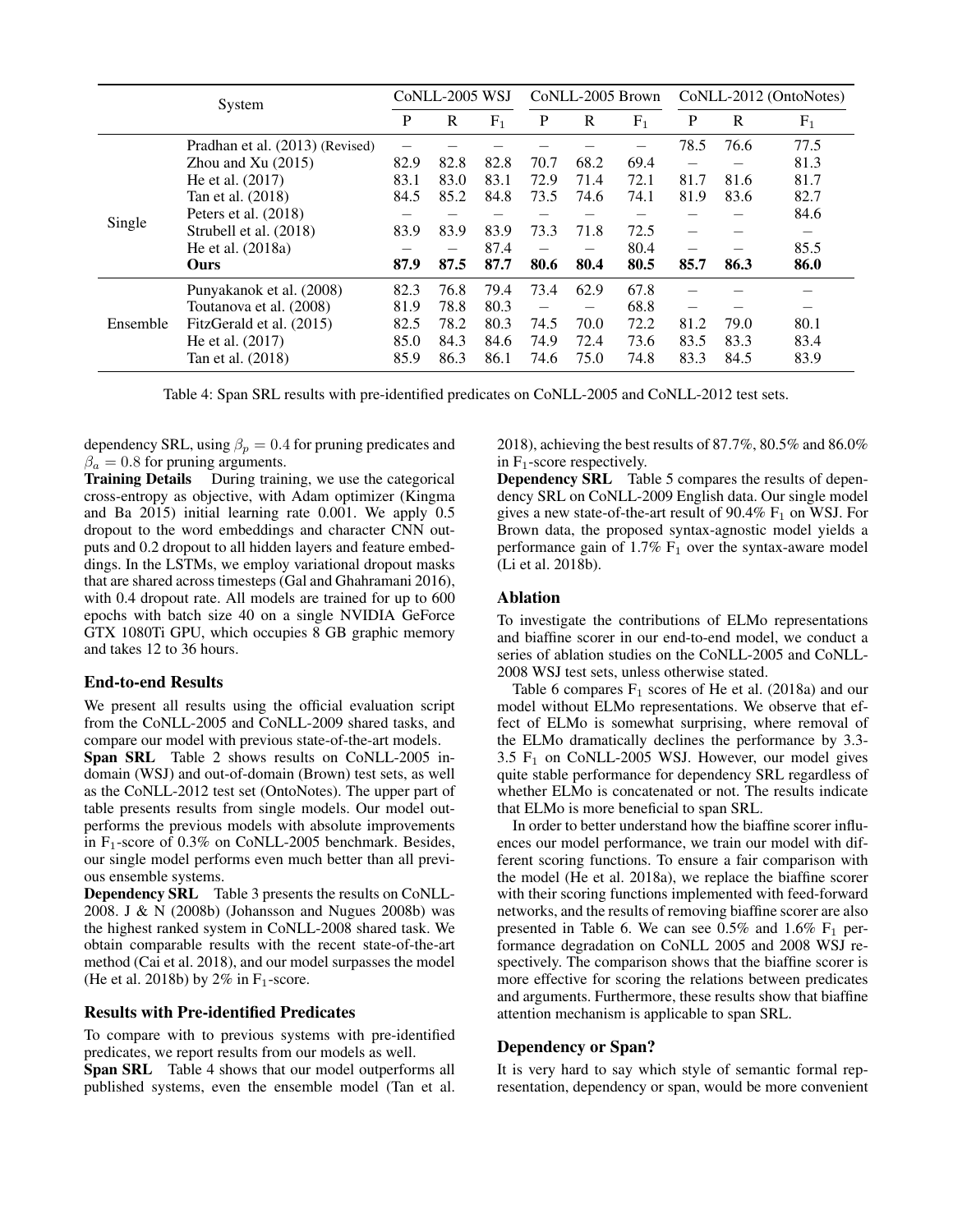| System   |                                    |      | CoNLL-2009 WSJ |       |      | CoNLL-2009 Brown |       |  |
|----------|------------------------------------|------|----------------|-------|------|------------------|-------|--|
|          |                                    | P    | $\mathbf R$    | $F_1$ | P    | R                | $F_1$ |  |
|          | Zhao et al. $(2009)$               |      |                | 86.2  |      |                  | 74.6  |  |
|          | FitzGerald et al. (2015) (Struct.) |      |                | 87.3  |      |                  | 75.2  |  |
|          | Roth and Lapata (2016) (Global)    | 90.0 | 85.5           | 87.7  | 78.6 | 73.8             | 76.1  |  |
|          | Marcheggiani et al. (2017)         | 88.7 | 86.8           | 87.7  | 79.4 | 76.2             | 77.7  |  |
|          | Marcheggiani and Titov (2017)      | 89.1 | 86.8           | 88.0  | 78.5 | 75.9             | 77.2  |  |
| Single   | He et al. (2018b)                  | 89.7 | 89.3           | 89.5  | 81.9 | 76.9             | 79.3  |  |
|          | Cai et al. (2018)                  | 89.9 | 89.2           | 89.6  | 79.8 | 78.3             | 79.0  |  |
|          | Li et al. (2018b)                  | 90.3 | 89.3           | 89.8  | 80.6 | 79.0             | 79.8  |  |
|          | Ours                               | 89.6 | 91.2           | 90.4  | 81.7 | 81.4             | 81.5  |  |
|          | FitzGerald et al. (2015)           |      |                | 87.7  |      |                  | 75.5  |  |
| Ensemble | Roth and Lapata (2016)             | 90.3 | 85.7           | 87.9  | 79.7 | 73.6             | 76.5  |  |
|          | Marcheggiani and Titov (2017)      | 90.5 | 87.7           | 89.1  | 80.8 | 77.1             | 78.9  |  |

Table 5: Dependency SRL results with pre-identified predicates on CoNLL-2009 English benchmark.

| System                                  |                      | CoNLL-2005 CoNLL-2008 |
|-----------------------------------------|----------------------|-----------------------|
| Cai et al. (2018)                       |                      | 85.0                  |
| He et al. (2018a)<br>w/o ELMo           | 86.0<br>82.5         |                       |
| Ours<br>w/o ELMo<br>w/o biaffine scorer | 86.3<br>83.0<br>85.8 | 85.3<br>85.1<br>83.7  |

Table 6: Effectiveness of ELMo representations and biaffine scorer on the CoNLL 2005 and 2008 WSJ sets.

for machine learning as they adopt incomparable evaluation metric. Recent researches (Peng et al. 2018) have proposed to learn semantic parsers from multiple datasets in Framenet style semantics, while our goal is to compare the quality of different models in the span and dependency SRL for Propbank style semantics. Following Johansson and Nugues (2008a), we choose to directly compare their performance in terms of dependency-style metric through a transformation way. Using the head-finding algorithm in (Johansson and Nugues 2008a) which used gold-standard syntax, we may determine a set of head nodes for each span. This process will output an upper bound performance measure about the span conversion due to the use of gold syntax.

We do not train new models for the conversion and the resulted comparison. Instead, we do the job on span-style CoNLL 2005 test set and dependency-style CoNLL 2009 test set (WSJ and Brown), considering these two test sets share the same text content. As the former only contains verbal predicate-argument structures, for the latter, we discard all nomial predicate-argument related results and predicate disambiguation results during performance statistics. Table 7 shows the comparison.

On a more strict setting basis, the results from our same model for span and dependency SRL verify the same conclusion of Johansson and Nugues (2008a), namely, dependency form is in a favor of machine learning effectiveness for SRL

|            |                  |       | Dep $F_1$ Span-converted $F_1$ $\Delta F_1$ |      |
|------------|------------------|-------|---------------------------------------------|------|
| <b>WSJ</b> | J & N            | 85.93 | 84.32                                       | 1.61 |
|            | Our system       | 90.41 | 89.20                                       | 1.21 |
|            | $WSJ+$ J & N     | 84.29 | 83.45                                       | 0.84 |
|            | Brown Our system | 88.91 | 88.23                                       | 0.68 |

Table 7: Dependency vs. Span-converted Dependency on CoNLL 2005, 2009 test sets with dependency evaluation.

even compared to the conversion upper bound of span form.

# Conclusion

This paper presents an end-to-end neural model for both span and dependency SRL, which may jointly learn and predict all predicates and arguments. We extend existing model and introduce unified argument representation with biaffine scorer to the uniform SRL for both span and dependency representation forms. Our model achieves new state-of-theart results on the CoNLL 2005, 2012 and CoNLL 2008, 2009 benchmarks. Our results show that span and dependency SRL can be effectively handled in a uniform fashion, which for the first time enables us to conveniently explore the useful connection between two types of semantic representation forms.

#### **References**

Bahdanau, D.; Cho, K.; and Bengio, Y. 2014. Neural machine translation by jointly learning to align and translate. *arXiv preprint arXiv:1409.0473*.

Björkelund, A.; Bernd, B.; Hafdell, L.; and Nugues, P. 2010. A high-performance syntactic and semantic dependency parser. In *COLING*.

Cai, J.; He, S.; Li, Z.; and Zhao, H. 2018. A full end-toend semantic role labeler, syntactic-agnostic over syntacticaware? In *COLING*.